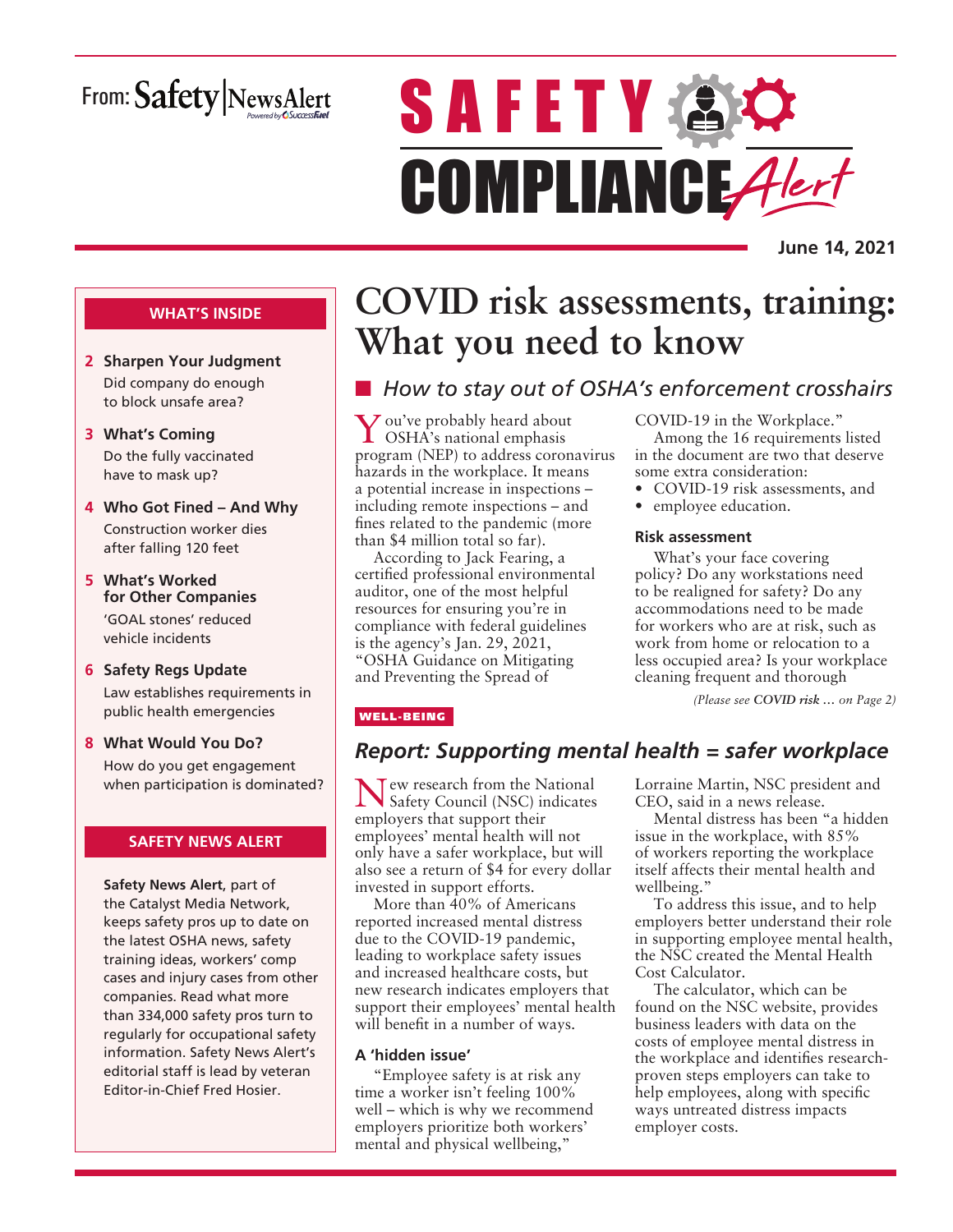#### 50TH ANNIVERSARY

# **OSHA observes Workers Memorial Day**

April 28, 2021, was Workers Memorial Day as well as OSHA's 50th anniversary, so the Department of Labor (DOL) issued a news release marking both occasions and giving an update on the agency's efforts to protect U.S. workers.

OSHA was created 50 years ago to protect the lives of workers, while Workers Memorial Day commemorates those men and women who lost their lives on the job.

#### **COVID ETS, additional personnel**

The COVID-19 pandemic "has highlighted – perhaps more than in any time in its history – the vital importance of OSHA's mission."

After some delay, the agency recently sent a draft COVID-19 emergency temporary standard (ETS) to the White House for review.

And because of the American Rescue Plan Act of 2021, OSHA is getting an additional \$100 million in funding, some of which will go toward



**EDITOR-IN-CHIEF: MERRIELL MOYER** mmoyer@SafetyNewsAlert.com

EDITOR: BRIAN BINGAMAN MANAGING EDITOR: FRED HOSIER PRODUCTION EDITOR: JEN ERB EDITORIAL DIRECTOR: CURT BROWN

*Safety Compliance Alert* (ISSN 1077-9787), June 14, 2021, Vol. 27 No. 620, is published semi-monthly except once in December (23 times a year).

This publication is designed to provide accurate and authoritative information in regard to the subject matter covered. It is sold with the understanding that the publisher is not engaged in rendering legal, accounting, or other professional services. If legal or other expert assistance is required, the services of a competent professional should be sought. — From a declaration of principles jointly adopted by a committee of the American Bar Association and a committee of publishers.

**Copyright © 2021** Safety | News Alert. Please respect our copyright: Reproduction of this material is prohibited without prior permission. All rights reserved in all countries.

hiring 160 new personnel, including compliance safety and health officers.

The agency also recently launched a Workers Memorial Page on its website, which features a virtual Workers Memorial Wall that includes names and images of workers who died on the job "as a solemn tribute for workers' families, friends and co-workers.

# *COVID risk …*

*(continued from Page 1)*

enough? Do any HVAC adjustments need to be made?

All these questions should be addressed as part of a workplace COVID risk assessment.

Fearing cautioned that this isn't a one-and-done process. He said that it only represents "a snapshot in time" and should be redone whenever there are major changes, such as the rate of spread of the virus in your local community.

"Risk assessments are guidance documents for making professional judgments. They need to be verified and … that you have the right measures in place," Fearing said.

#### **Employee education**

OSHA says employers are required to train employees on:

- what COVID-19 is, in the primary language of all employees
- proper use of PPE, including respirator fit-testing with a medical evaluation
- workplace infection control practices
- steps to follow if there are COVID-19 symptoms or a case is suspected, and

• reporting unsafe working conditions. As things continue to change, these trainings may need to be updated and revisited. To stay current, Fearing advised registering for OSHA's daily Workplace Safety Reminders (on the *osha.gov* home page).

It also may be a good time to doublecheck that the qualification credentials of your trainers are up to date.

# *S h a r p e n y o u r j u d g m e n t*

*This feature provides a framework for decision making that helps keep you and your company out of trouble. It describes a recent legal conflict and lets you judge the outcome.*

#### **NO DID COMPANY DO ENOUGH TO BLOCK UNSAFE AREA?**

"I have to get started on this presentation," Safety Manager Pete Travers said to himself. "Time to focus."

As he began to settle into the task, an insidious melody from an '80s era pop song inserted itself into his brain.

Despite the intensity of the song worming into his mind, Pete found himself totally focused on his work.

He was so focused, he didn't see company attorney John Jenkins at the door.

"Are you singing a Debbie Gibson song?" John asked.

#### **Used hanging tarps as barrier**

"Sorry," Pete said. "What can I help you with?"

"We have an OSHA citation to deal with," said John. "Something about an unsafe area of a worksite not being clearly marked."

"Yes, I remember that worksite," Pete said. "We had workers doing a renovation project on an elevated platform.

"As they worked, debris would regularly fall," Pete explained. "So the crew was supposed to isolate the area in a way that other workers couldn't just walk in. Our workers typically use hanging tarps to keep dust contained within the worksite, and they thought that would be enough of a barrier to keep other workers out."

"If they did use some form of barrier to keep other workers out, then we can fight this," John said.

Pete's company fought the citation. Did it win?

**n** *Make your decision, then please turn to Page 6 for the ruling.*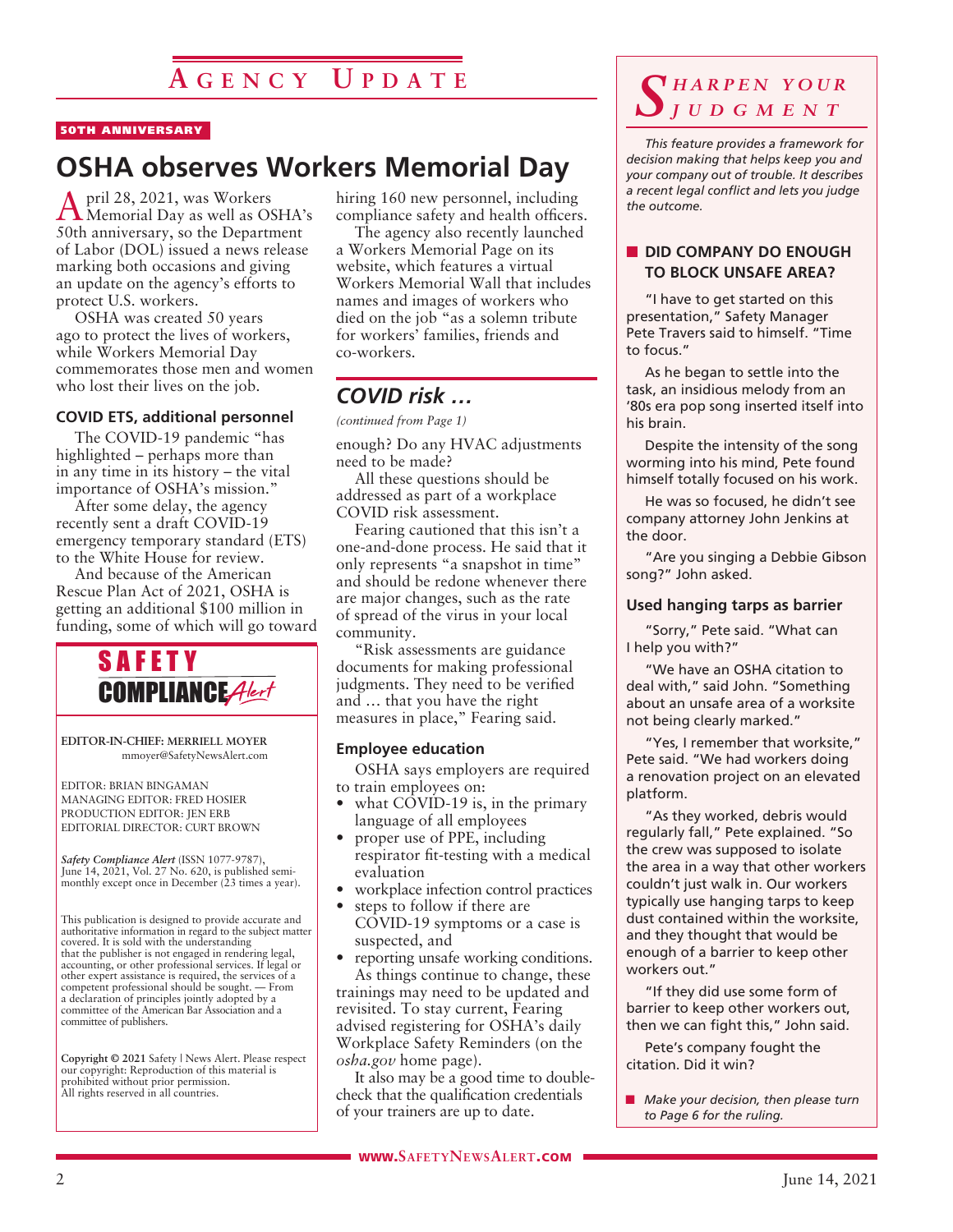#### COVID-19

# **Do the fully vaccinated have to mask up?**

**N OSHA (SORT OF) CLARIFIES** ITS STANCE ON CDC GUIDANCE

Are you confused over what the latest guidance regarding masks and those fully vaccinated against COVID-19 means for employers? Thankfully, one safety organization asked for clarification from OSHA, and the agency responded.

The American Industrial Hygienist Association (AIHA) asked OSHA and the U.S. Centers for Disease Control and Prevention (CDC) to clarify the guidance and OSHA responded saying, "Refer to the CDC guidance for information on measures appropriate to protect fully vaccinated workers."

Uh, thanks for clearing that up, I guess.

#### **New CDC trumps old OSHA**

To be clear, the AIHA asked OSHA and the CDC to "clarify what this new guidance means for workers and employers, and how they could implement it," and OSHA responded with "refer to the CDC guidance" for the time being.

So what does that mean exactly? According to law firm Seyfarth Shaw, it means OSHA has temporarily adopted the CDC guidance that says individuals who are fully vaccinated against COVID-19 can stop wearing masks or maintaining social distance "in the vast majority of indoor and outdoor settings, regardless of crowd size."

However, OSHA's older guidance that encouraged masks and social distancing is still present on the agency's website, albeit with a red banner at the top indicating the CDC's May 13, 2021 guidance trumps OSHA's past guidance.

#### **Enforcement?**

The agency also says this is a temporary measure and that official OSHA guidance is forthcoming.

The bottom line, though, is when it comes to enforcement by federal OSHA, Seyfarth Shaw doesn't "anticipate OSHA to try to establish liability based on alleged exposures from vaccinated, asymptomatic employees."

#### WORKERS' COMP

#### *Injuries from 'everyday actions' more compensable*

An Illinois Supreme Court decision<br> **A** from September 2020 that shifted the burden of proof from the employee to the employer in workers' compensation cases involving "everyday actions" is now affecting current case law in the state.

The court decided in *McAllister v. Illinois Workers' Compensation Commission* that injuries from everyday actions, or "neutral risks," could be compensable as long as they created an employment-related risk of injury.

Before this decision, such risks weren't compensable unless an employee could show they were quantitatively or qualitatively exposed to a greater degree than the general public, according to

law firm Goldberg Segalla.

This change affected decisions in *Flex-N-Gate Logistics v. Illinois Workers' Comp Commission* and *Dunn v. Cook County,* which saw court decisions favoring the workers who suffered neutral risk injuries.

#### **Takeaways**

Some key things to remember: • Compensability analyses of these

- injuries need to be more fact specific. • In these cases, employers should
- thoroughly investigate and document even the smallest of details.
- Job descriptions could become an important factor in considering whether the action was incidental to employment.

# **Trends To Watch**

*Watch what's happening in various states. Some actions indicate trends.*

#### **N** BILL REQUIRES EMPLOYER **INFECTIOUS DISEASE PLANS**

**New York** Governor Andrew Cuomo signed a bill May 5 that will form the basis of an overhaul of the state's workplace health and safety laws.

Among the changes, the Health and Essential Rights, or HERO, Act requires all New York businesses to adopt airborne infectious disease exposure plans, according to law firm Reed Smith.

Employers can satisfy the airborne infectious disease exposure plan by adopting the state Department of Labor's model standards or by adopting an alternative plan that meets or exceeds those standards.

Once a plan is adopted, employers must make written copies of it available to all employees and post it in a "visible and prominent location within the workplace."

#### **N** INJUNCTION FILED TO STOP **WORKER MISCLASSIFICATION**

Two district attorneys in **California** filed a motion for preliminary injunction to stop a service company from continuing to misclassify its workers as independent contractors instead of employees.

San Francisco District Attorney Chesa Boudin and Los Angeles County District Attorney George Gascón filed the injunction against Handy Technologies, a company that offers household services, including home cleaning and handyman services.

The motion is part of a lawsuit against Handy, "which alleges Handy is violating California law by unlawfully classifying its cleaning and handyman workforce as independent contractors, thereby stripping them of crucial workplace protections and worker safety-net benefits."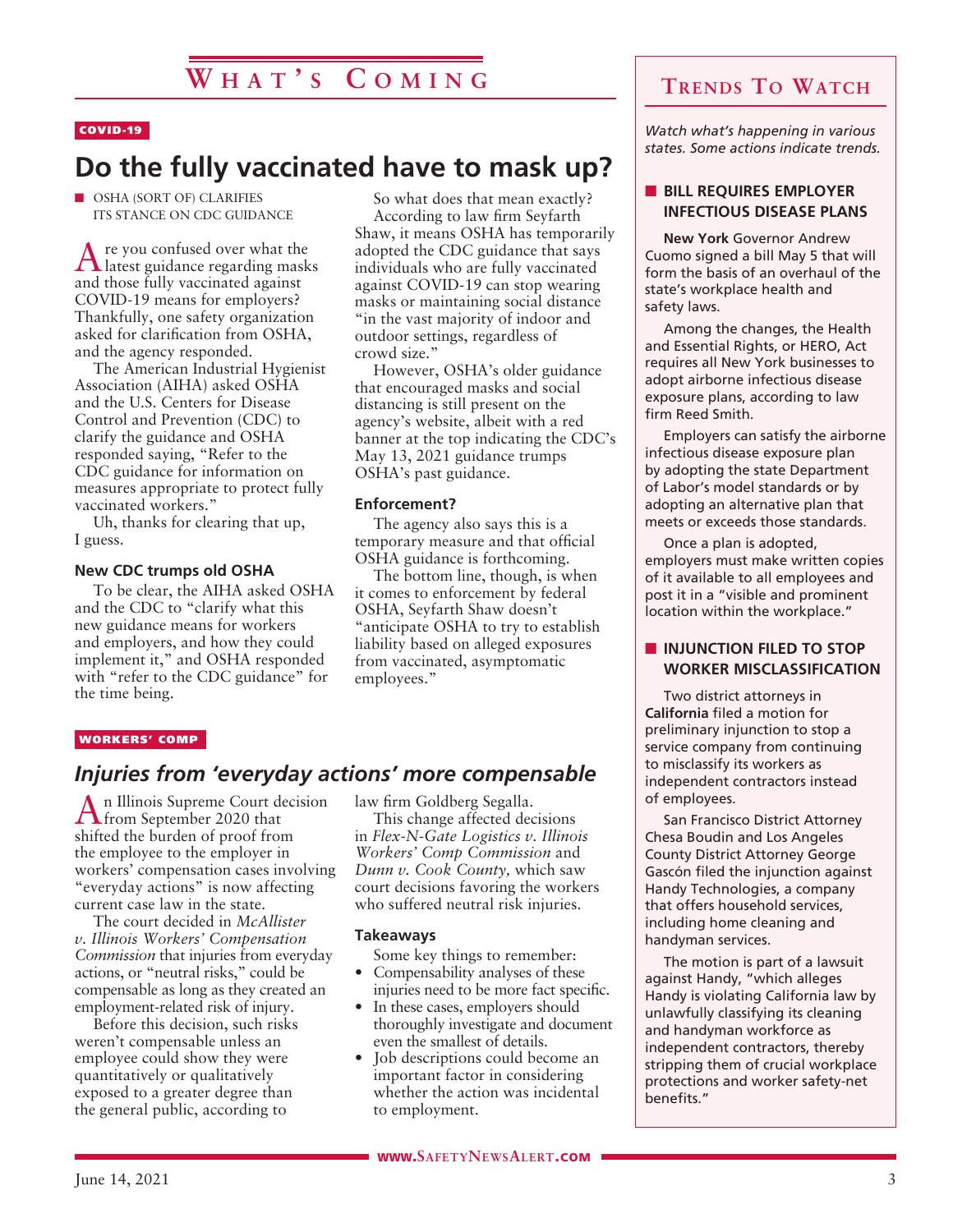# **Roundup of most recent OSHA citations**

#### Construction worker dies after falling 120 feet

Two construction companies involved in building Los Angeles' SoFi Stadium were cited by Cal/OSHA following a worker's fatal fall.

Juan Becerra, an employee of ZD Inspection, died in June after falling 120 feet through a roof opening in the southeast corner of the stadium.

ZD Inspection and another company, Fabritec Structures LLC, are facing serious violations for failing to provide rails or covers for roof openings and other fall-related violations, according to the *Los Angeles Times*.

- **Fines:** \$22,500 (Fabritec Structures); \$18,000 (ZD Inspection)
- **Companies:** Fabritec Structures, Tustin, CA; ZD Inspection, Owensville, MO
- **Businesses:** Roofing contractors (Fabritec Structures); commercial and institutional building construction (ZD Inspection)

#### **Reasons for fines:**

*Both companies received a total of five serious violations, including failure to:*

- use railings, toe boards or covers to prevent employees from falling through roof openings
- ensure employees used personal fall arrest systems
- correct unsafe conditions involving fall hazards

#### 2 amputation injuries on same machine: \$237K fine

A New Jersey frozen dessert manufacturer was cited by OSHA after two severe amputation injuries occurred on the same machine across a two-year timespan.

In September 2020, a maintenance mechanic lost two fingers while repairing an ice cream wrapper machine, and an OSHA investigation found the company failed to have employees shut down and isolate energy to the machine during repair work.

The same machine was involved

in a 2018 incident which saw a sanitation worker lose one finger and fracture another while he attempted to clear a jam.

**Fine:** \$238,151

- **Company:** Fieldbrook Foods, Lakewood, NJ
- **Business:** Ice cream and frozen dessert manufacturing

#### **Reasons for fine:**

*One willful violation for failure to:*

- use procedures for control of potentially hazardous energy when employees were performing maintenance on equipment
- *One repeat violation for failure to:*
- ensure group lockout procedures were utilized by mechanics working together to perform maintenance activities

*Three serious violations for failure to:* 

- retrain employees after change in job or equipment assignments
- ensure flexible cord had intact outer sheath to protect against exposure to water and ice cream debris
- ensure flexible cords had strain relief

#### Failure to inspect site leads to fatal crash: \$8.4K fine

Indiana OSHA cited a highway construction contractor for failing to inspect its jobsites frequently enough following a crash that killed a tank truck driver.

The driver died from blunt force trauma after a tractor-trailer crashed into his vehicle and a pickup truck that were part of a road shoulder maintenance project, according to *The Times of Northwest Indiana*. **Fine:** \$8,400

**Company:** Walsh & Kelly Inc., Griffith, IN

**Business:** Highway construction **Reasons for fine:**

*Two serious violations for failure to:*

- ensure competent person conducted regular inspections of jobsites
- ensure shadow vehicle used for protecting employees followed design and use of all traffic control devices

#### **WORKERS' COMP DECISIONS**

#### Not enough evidence of an injury: Can she collect?

A nurse claimed she injured herself while helping lift a patient, but her employer says there's no objective evidence of the injury. Can she collect?

- **What happened:** The nurse claimed she injured her thigh while helping lift a patient. She received multiple treatments and had continued pain in her thigh.
- **Company's reaction:** You don't have enough medical evidence to support your claim.
- **Decision:** She may be able to collect. An appeals court reinstated her claim because it found there was sufficient evidence to present a question of whether there was a work-related injury.
- **Cite:** *Melius v. Chapel Ridge Nursing Center*, AR Court of Appeals, No. CV-20-114, 2/10/21.

#### Can he collect on GI bleed that happened at work?

Can a worker collect for a gastrointestinal bleed that occurred at work?

- **What happened:** An employee was lifting 50-pound bags of dog food at work. The next day, his stomach made strange gurgling noises and he noticed blood in his stool. He was later diagnosed with an unspecified gastrointestinal hemorrhage and related issues.
- **Company's reaction:** Your GI bleed is idiopathic and not work-related.
- **Decision:** He couldn't collect. The court found there was plenty of evidence the injury was idiopathic. Further, the court said the worker couldn't point to a specific instance when the injury may have occurred.
- **Cite:** *Nolen v. Walmart Associates*, AR Court of Appeals, No. CV-20-441, 2/10/21.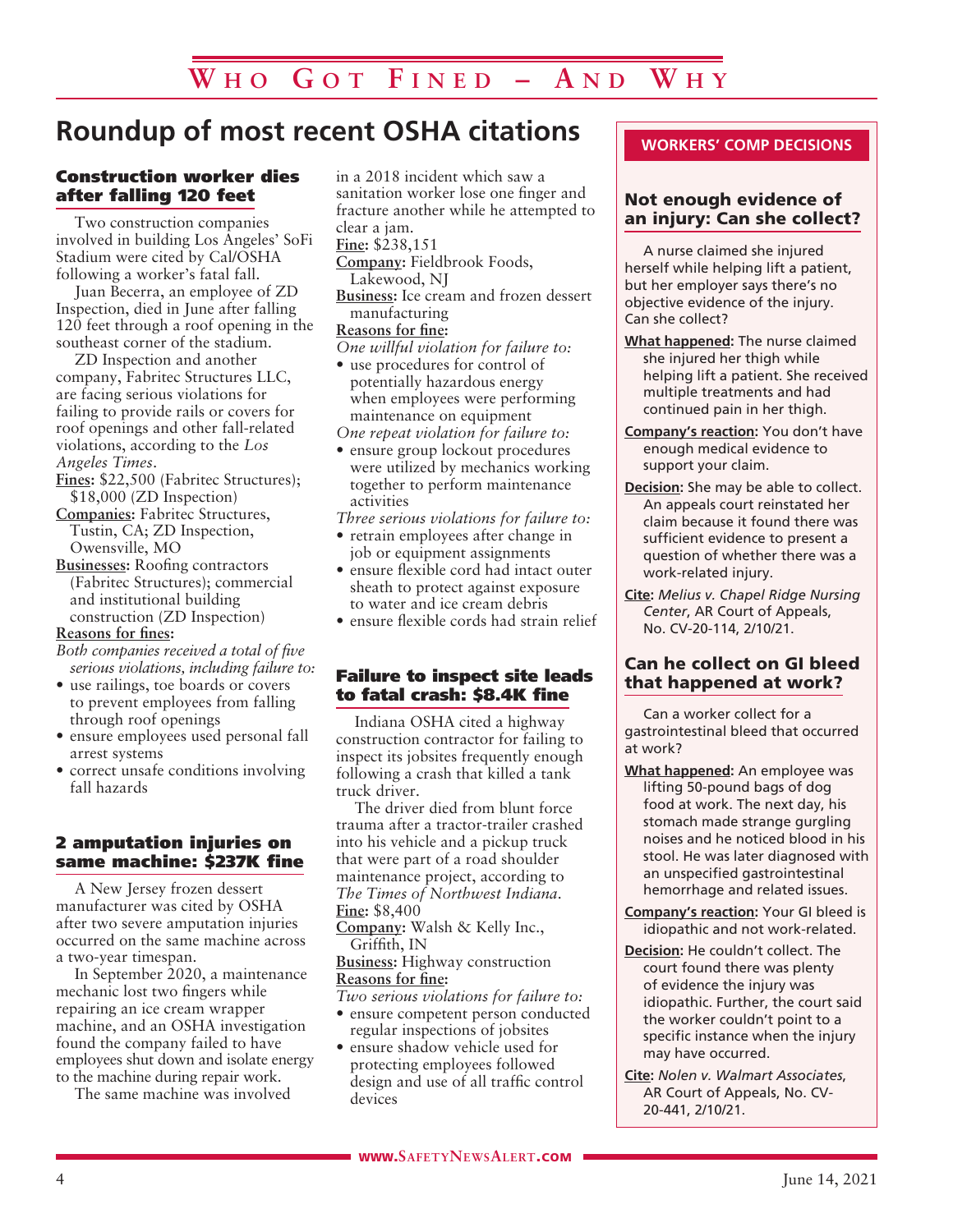#### REAL PROBLEMS, REAL SOLUTIONS

# **'GOAL stones' reduced vehicle incidents**

Many years ago, we had a rash of vehicle incidents: backing into, driving into or side-swiping objects.

We used a system you may have heard of: GOAL, which is Get Out And Look.

Drivers were supposed to do a 360-degree walk-around of their vehicle before driving to find objects they might drive into.

The process was there, but employees weren't using it.

We'd coached them, but it turns out the answer was to create a way for them to coach each other.

#### **'Put these in your pocket'**

Each driver got five "GOAL stones" per week. We said, keep them in your pocket or vehicle.

If an employee saw a co-worker drive without doing a GOAL check, the employee could coach their co-worker and ask to take one of their stones.

The object was not to run out of stones at the end of a week. Each week, drivers started off with five stones again.

The program was interactive and self-directed. It also engaged employees in this safety process.

Co-workers can be afraid to coach each other. This helped them feel comfortable in that role.

This was inexpensive, too. You can get a bag of floral arrangement stones at the dollar store.

Getting our employees to coach each other on GOAL helped prevent driving incidents.

*(Based on a presentation by Melissa Layfield, Program Safety Manager, Parsons Corp., New Jersey, at the National Safety Council's Virtual Congress 202One)*

### *Engaged worker training: More than just attending*

Safety training doesn't automatically count as employee engagement. It's more than just attending live training

or completing computer-based courses.

Employees need to be involved in developing and presenting the training to be truly engaged in it.

This is a requirement for the Voluntary Protection Program.

Here's a good example of how a VPP company got its employees engaged in safety training.

#### **'Eye of the Driver'**

Marvin Windows' employees realized they had issues with forklift operators and close pedestrian encounters.

The employees realized they needed workers who weren't forklift operators to realize how difficult it can be to navigate among pedestrians – and how difficult, in general, it can be to drive a forklift.

Using GoPro-style cameras on forklifts, operators recorded video of driving from their point of view.

These were compiled into a video, "Eye of the Driver."

Employees were actively involved in recording, editing and presenting the video in safety training sessions.

Other workers were now able to see the dangers pedestrian traffic creates for forklift operators.

The videos are innovative, fun and high-quality.

It's a benefit to Marvin's overall safety program too, because having employees create these videos helps to develop a larger library for training.

It's important for companies that want to encourage their employees to develop their own safety training to provide the resources needed, including guidance from an EHS professional on any pertinent regulations on the training topic.

Having employees develop and present training helps them to be truly engaged in safety.

*(Adapted from a presentation by Brad Baptiste, OSHA Regional VPP Manager, Denver, at VPPPA's Next Level Safety conference)*

#### **TRAINING TIPS**

#### Loose clothing and machinery do not mix

How often do employees think about what clothing they're wearing on the job and how it could impact their safety?

In most industries, probably not all that often.

However, employees working around machinery of any kind should probably give it more thought, as OSHA points out clothing could be caught in machinery.

The agency recommends workers ensure clothing has no strings or loose ends that could get caught and end up pulling them into a machine's hazardous zone.

Also, workers with long hair should tie it back to prevent entanglement.

#### Thinking about 'bad things' before they can happen

There's an old sci-fi novel by Brian Lumley called *Psychomech* in which the protagonist's bodyguard says something akin to, "I'm paid to think about bad things happening before they can happen."

This is something safety pros do as well, and it's equally important that employees get in that mindset, too.

For example, OSHA recently cited three contractors after a 3,000-pound metal gate fell on a construction worker, crushing him to death.

This occurred near the loading dock of a casino project that was recently finished.

OSHA found the contractors failed to inspect the site, train employees to identify hazards and install warning signs regarding possible hazards.

All of those things would've helped the worker think about the "bad thing" so he could've avoided it before it happened.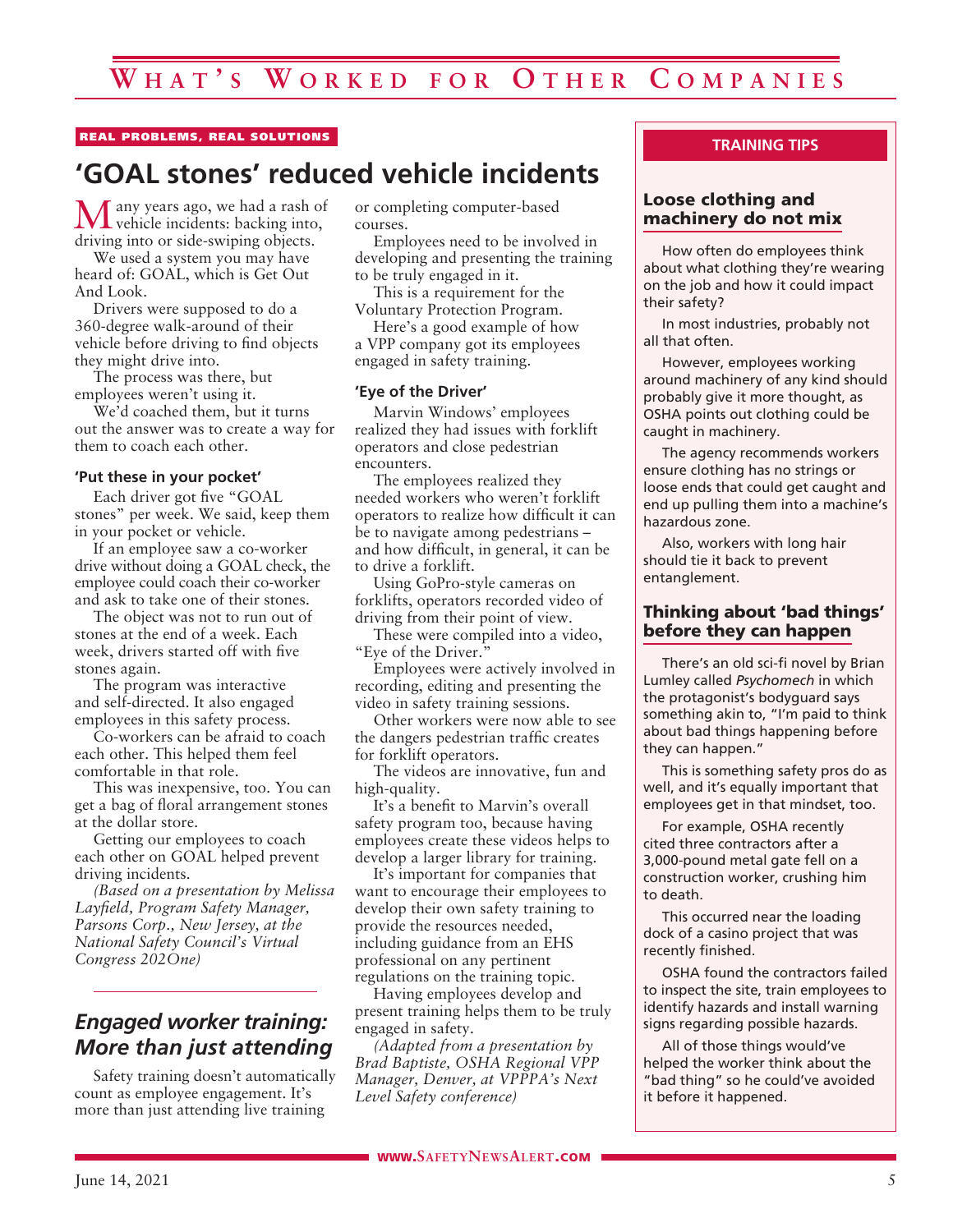#### STATE COVID RULES

# **Law establishes requirements in public health emergencies**

W/ashington State has a new law on the books that establishes requirements for employers during public health emergencies involving infectious diseases like COVID-19.

Governor Jay Inslee signed the bill into law May 11, establishing the Health Emergency Labor Standards Act (HELSA), effective immediately.

#### **What employers must do**

HELSA includes requirements employers must follow in the event of another public health emergency involving an infectious or contagious disease such as the COVID-19 pandemic, along with a list of what are considered frontline workers.

Requirements include:

- Frontline workers who contract an infectious disease are entitled to workers' compensation and medical benefits under a rebuttable presumption that exposure occurred on the job.
- Employers with more than 50 employees must notify the state's Department of Labor & Industries (L&I) within 24 hours if they have 10 or more employees who tested positive for an infectious disease.
- Employers are prohibited from discharge, replacement or

discrimination of high-risk employees for seeking accommodations or utilizing leave to protect against an infectious disease.

• Employers must notify employees, union representatives and employers of subcontracted employees of potential exposure to an infectious disease.

### *Co-owner arrested in \$1M comp scheme*

A California construction company owner was arrested May 6 in a nearly \$1 million workers' comp scheme.

Carolyn Plaza, co-owner of construction contracting business Absolute Urethane, self-surrendered after a warrant was issued for her arrest on six counts of insurance fraud.

Plaza allegedly underreported more than \$3 million in payroll to reduce her company's workers' comp insurance premium by almost \$1 million.

She's set to be arraigned June 28. The California Department of

Insurance began investigating Plaza after receiving a tip from the State Compensation Insurance Fund (State Fund) alleging she manipulated payroll reports to avoid paying higher premiums.

Investigators found Plaza allegedly provided false payroll records to State Fund for multiple policy years.

After comparing State Fund records to those provided to the Employment Development Department, investigators discovered Plaza underreported \$3,146,863 in employee payroll over five years.

This resulted in a \$985,091 loss in premium to State Fund.

### *Contractor agrees to training, \$380K fine*

Minnesota contractor Wagner Construction agreed to increase employee training on trenching hazards and pay a \$380,000 fine after reaching a settlement with OSHA.

The agreement follows three jobsite inspections in 2019-20 that found workers exposed to excavation hazards.

Wagner hired a full-time safety and compliance manager in July 2020 and agreed to purchase new trench safety equipment for the 2021 construction season, the news release states.

#### *Sharpen your judgment – THE DECISION*

#### *(see case on Page 2)*

No, Pete's company lost when the court found the efforts made to block the area did not hold up under the standard.

MSHA was actually the agency that cited the company, which was a mine operator accused of failing to properly mark and barricade an area where debris was falling from the ceiling.

The mine operator claimed the hanging mesh used to catch the debris was enough of an indicator to make miners aware of the hazard.

MSHA argued that reflective tape and signs were required to keep miners from wandering into an area where debris caused a struck-by hazard.

The Federal Mine Safety and Health Review Commission

agreed with MSHA that the hanging mesh was not an adequate way to notify miners of the hazard.

#### **N** ANALYSIS: KEEPING THEM OUT OF UNSAFE AREAS

While this case involved the mining industry, there's a valuable lesson here for any workplace regarding the methods for keeping workers out of unsafe areas.

Whether it's for a confined space, the area under a scaffold or the scene of a hazardous materials spill, the hazard – and the need to stay away from it – must be clearly communicated so workers fully understand that they need to stay clear for their own safety.

**Cite:** *Secretary of Labor v. Consol Pennsylvania Coal Company,* Federal Mine Safety and Health Review Commission, No. PENN 2018-0169, 4/19/21. Dramatized for effect.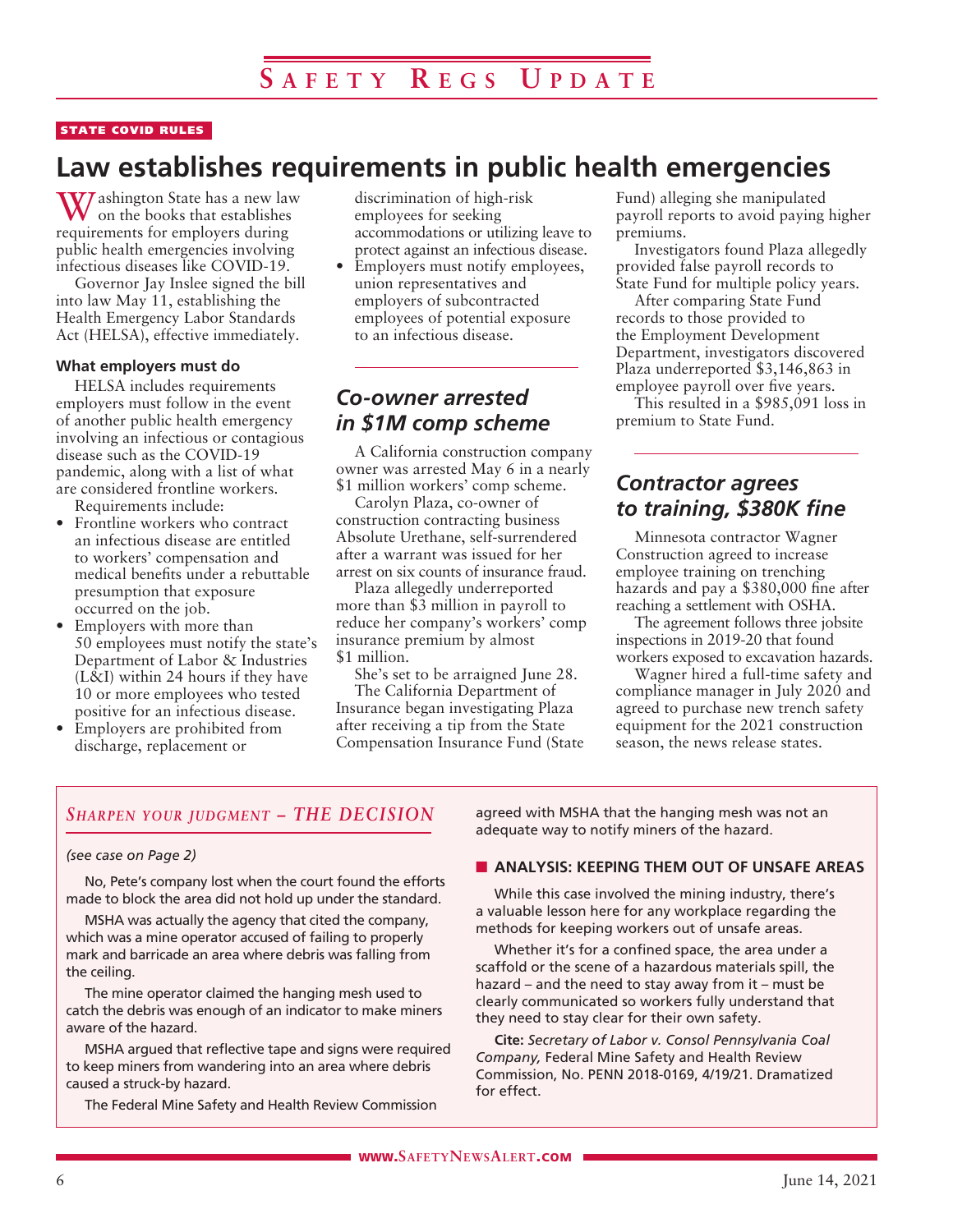# **F e d e r a l A c t i v i t i e s**

# **Government notices on workplace safety**

#### **WHISTLEBLOWER**

The Department of Labor (DOL) ordered BNSF Railway, one of the largest railroads in North America, to reinstate an employee and pay more than \$290,000 in back pay and damages after wrongly accusing an injured worker of violating a doctor's restrictions.

OSHA found the railroad violated federal law when it fired the worker, and ordered BNSF to reinstate him and pay back wages, attorney's fees and compensatory damages – along with \$150,000 in punitive damages.

BNSF accused the worker, who'd been injured on the job, of violating a doctor's restrictions on physical activity.

However, the employee provided documents during a hearing to prove his doctor allowed physical activities, according to a DOL news release.

But BNSF allegedly ignored the documents and fired him, which is a violation of his rights under the Federal Railroad Safety Act.

The railroad can file an objection or request a hearing to contest these allegations before the DOL's Office of Administrative Law Judges.

#### TRANSPORTATION

On May 9, the Federal Motor Carrier Safety Administration issued a temporary hours of service exemption to deal with the aftermath of the unanticipated shutdown of the Colonial Pipeline.

Colonial was shut down during a May 7 cyberattack and initially had no estimate on when the pipeline would restart, according to *Politico*.

The pipeline has since restarted.

To avoid disruption to supplies of gasoline, diesel, jet fuel and other refined petroleum products, the exemption applies to commercial drivers transporting those products to Alabama, Arkansas, the District of Columbia, Delaware, Florida, Georgia, Kentucky,

Louisiana, Maryland, Mississippi, New Jersey, New York, North Carolina, Pennsylvania, South Carolina, Tennessee, Texas and Virginia.

The FMCSA "will work closely with its state and industry partners to monitor driver work hours and conditions for the duration of the exemption," according to FMCSA.

Further exemptions were added May 12, including permission to transport overweight loads of gasoline and other fuels to Alabama, Georgia, Kentucky, Louisiana, Maryland, Mississippi, New Jersey, North Carolina, Tennessee and Virginia.

An end date for the exemption was not announced.

#### VACCINATIONS

As COVID-19 vaccination rates have started to decrease, the National Safety Council says employers can – and should – play a major role in getting more shots into arms.

The NSC says it's time for employers to lead U.S. vaccination efforts.

NSC says vaccination is the best route to a safe and productive work environment, free from masks and social distancing.

Lorraine Martin, NSC CEO, says when some people in a workplace are vaccinated and some aren't, it creates more complexity in planning a safe transition back to a physical workspace that includes more than just essential workers.

Martin feels employers can play a direct role in encouraging vaccine uptake by deploying policies backed by public health research.

The NSC has also updated its SAFER Framework to account for more workers returning to a traditional work environment.

SAFER provides the latest guidance for ventilation, vaccine policies, mental health, remote work and flexible schedules.

# **WHERE TO GET HELP**

#### **N** CLEARINGHOUSE OFFERS **STATE SAFETY MATERIALS**

You can find safety materials on COVID-19 and other topics produced by various state health departments on the State-based Occupational Health Surveillance Clearinghouse.

The clearinghouse was created by the National Institute for Occupational Safety and Health (NIOSH) to provide easy access to workplace safety and health materials such as annual reports, posters and videos.

Other materials in the clearinghouse include journal articles, case reports, brochures, presentations, audio files and more.

Recent additions include materials addressing job-related public health issues, including COVID-19.

**Info:** *wwwn.cdc.gov/nioshstatedocs*



injury rate of 27 per 10,000 full-time workers, resulting in an average of 13 days lost time, with the back being the most frequently hurt body part.

*Each issue of* SCA *contains an exclusive survey to give safety professionals insight into what their peers nationwide are thinking and doing.*